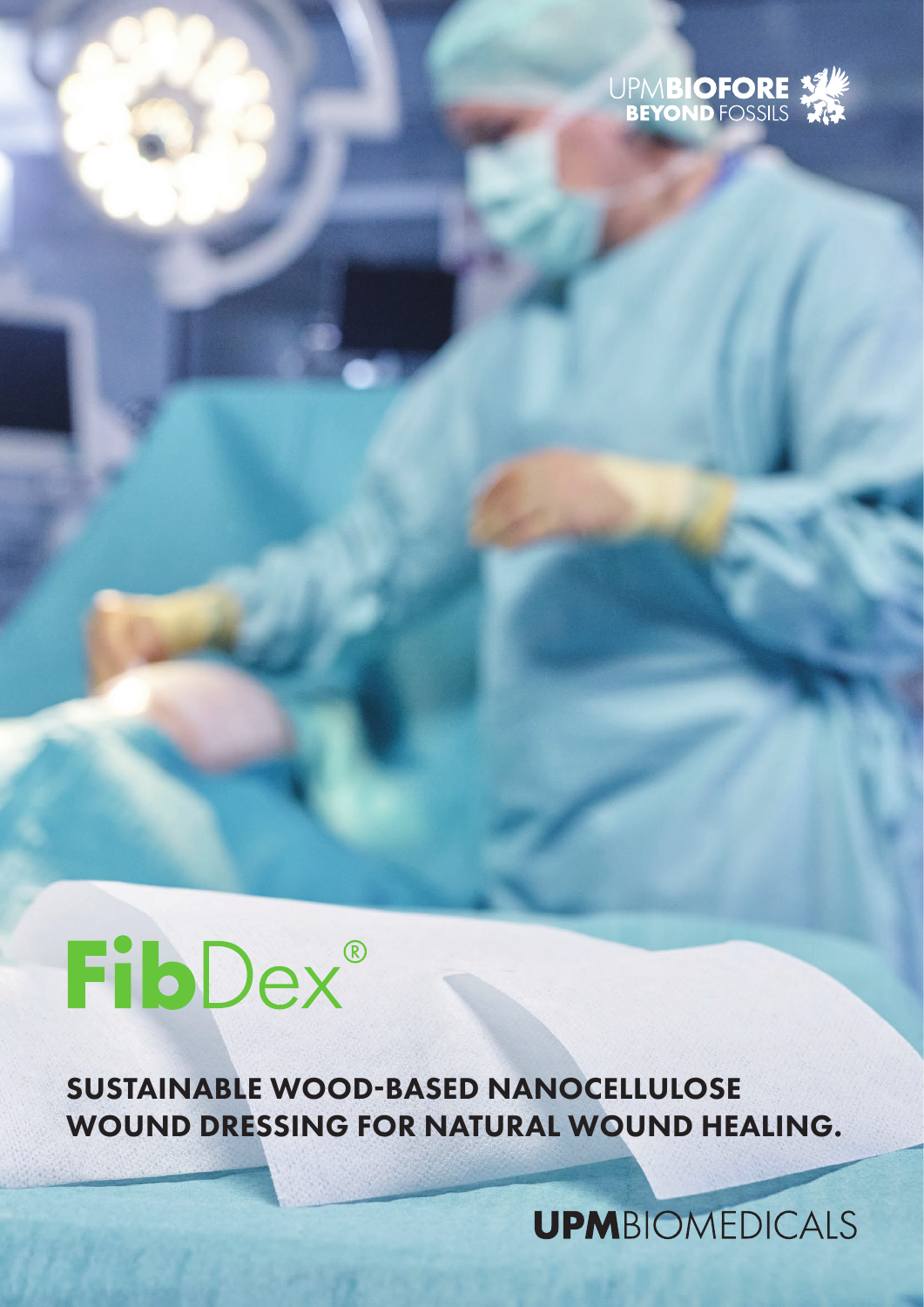# **FIBDEX® – NATURAL WOUND HEALING**

FibDex wound dressing has been designed to improve efficiency of wound treatment by offering superior performance and improved healing results. FibDex nanocellulose wound dressing is a one-time-application, which maintains an optimal moisture balance for wound healing and detaches itself from the wound after epithelization.

#### Proven technology

Using UPM's patented technology, FibDex contributes the healing process. Innovation has been developed together with Finnish researchers and health care personnel. Made from natural materials, FibDex® is porous, breathable and highly biocompatible with cells and tissues. Clinical studies 1.2. using Fibdex® reported that:

- FibDex® gave significant improvement in elasticity of the scar and POSAS results for scar appearance
- FibDex® healed the wounds efficiently with favourable healing time and level of epithelialization
- FibDex<sup>®</sup> dressing facilitates low pain experience
- Nanocellulose originates from nature and it is a green sustainable material without animal or humanorigin components.

# Features and benefits of FibDex® wound dressing



#### For wound For healing

- Maintain optimal moisture level for healing
- Good biocompatibility
- As one-time application, avoid further trauma
- Protect the wound.



#### For hospital/HCP\*

- One-time application, no dressing changes
- Save time and resources, savings to health care provider
- Easy to use, no surgical removal needed
- Can be stored in room temperature.



#### For patient

- Being applied once, avoids additional pain during dressing changes
- Comfortable and soothing
- Improved scar quality and skin elasticity
- No reported allergic reactions.

\*HCP= health care personnel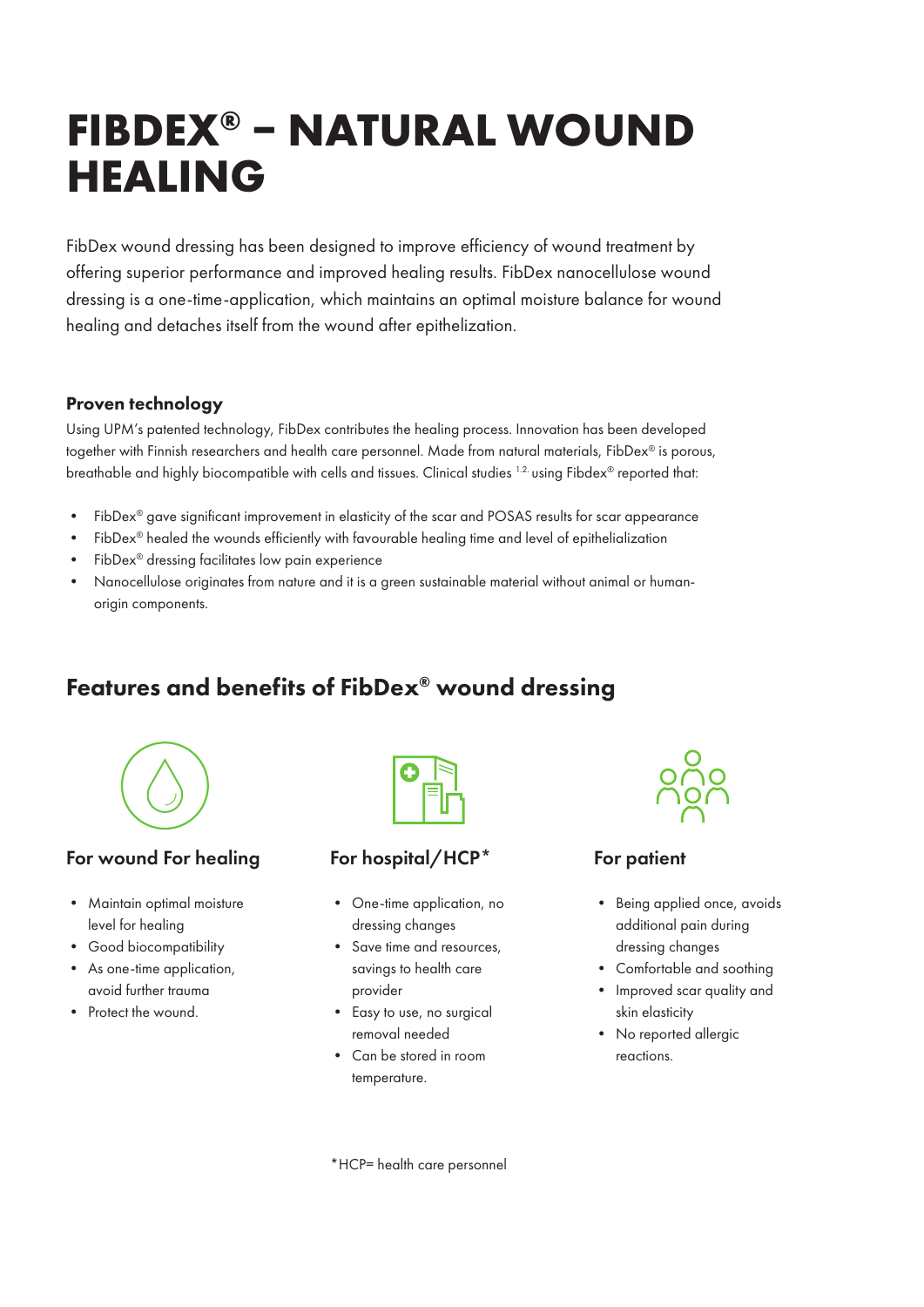# How to use FibDex®

Choose the right size dressing and ensure that the dressing extends beyond the edges of the wound by at least 1.0cm.

Moisten FibDex® in sterile 0,9% saline for 10 to 20 seconds. Apply to viable infection free wound bed, secure in place with e.g. surgical staples if needed, and cover with suitable secondary dressing. Intended use for FibDex® is skin graft donor site wounds.



| <b>PRODUCT CODE</b> | <b>SIZE</b>       | <b>PCS/BOX</b> |
|---------------------|-------------------|----------------|
| FD101001            | $10 \times 10$ cm | 1              |
| FD101005            | $10\times 10$ cm  | 5              |
| FD152001            | 15x20cm           |                |
| FD152005            | 15x20cm           | 5              |
| FD203001            | 20x30cm           | 1              |
| FD203005            | 20x30cm           | 5              |

# Sustainable solution

FibDex® is manufactured from renewable and responsibly sourced Finnish birch wood.

Nanocellulose is a natural choice for wound healing that does not contain any animal or human origin components.

As a one-time dressing, FibDex® also reduces environmental load in terms of amount of waste in hospitals.

### References

1. Nanofibrillar cellulose wound dressing in skin graft donor site treatment. Hakkarainen et al., Journal of Controlled Release 244 (2016) 292–301 (2016)

2. Clinical Study of Nanofibrillar Cellulose Hydrogel Dressing for Skin Graft Donor Site Treatment. Koivuniemi et al. ADVANCES IN WOUND CARE, Published Online: 4 June 2019 https://doi.org/10.1089/wound.2019.0982

For more information please contact **biomedicals@upm.com** or go to **fibdex.com**